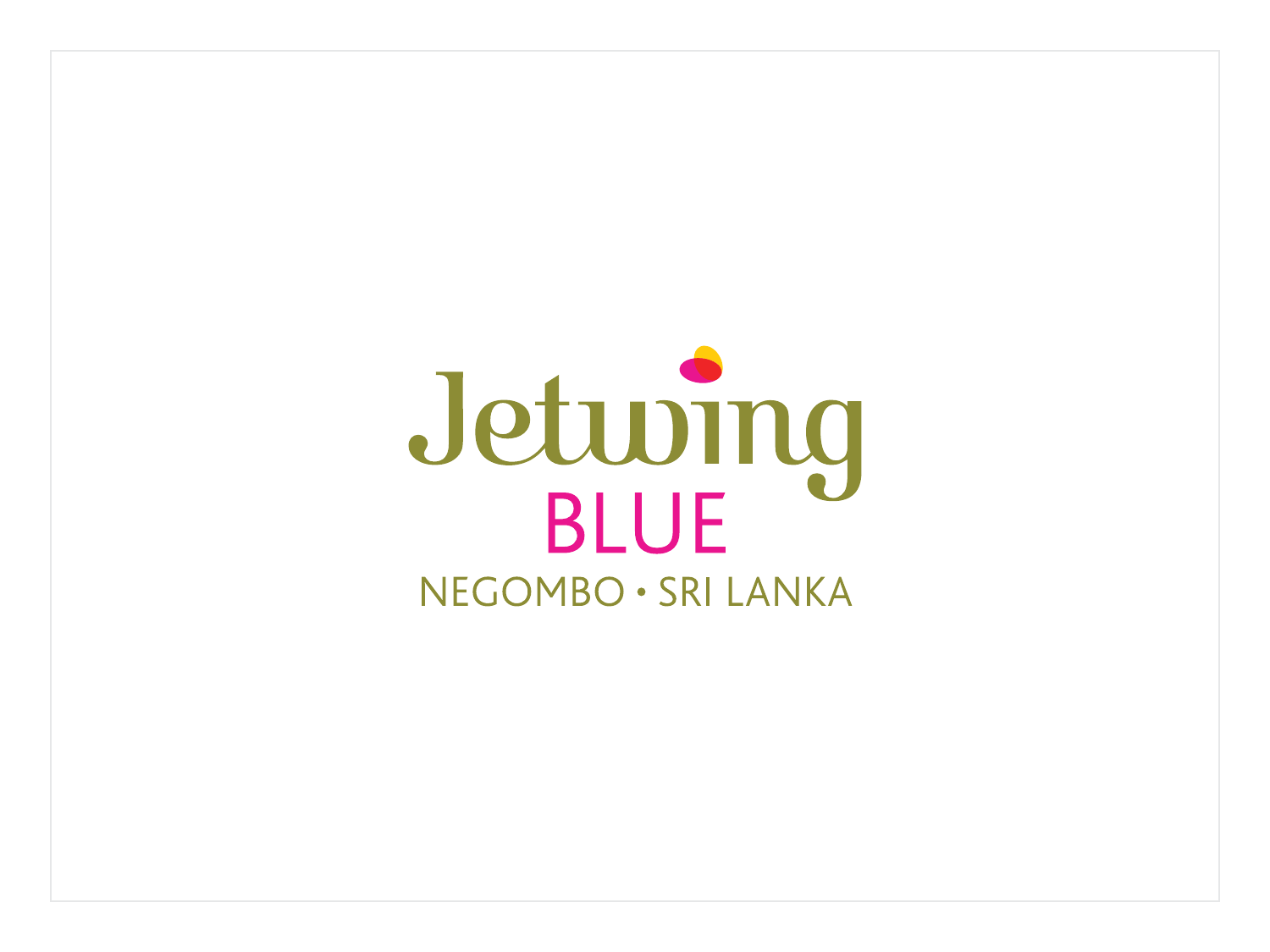



## Behold a breathaking stretch of golden sand

The golden beaches of Negombo stretch out for as far as the eye can see. And Jetwing Blue is not only located right in the middle of the beach, but it faces one of the longest stretches of beachfront in the country. It'll drive both you and your kids giddy with excitement.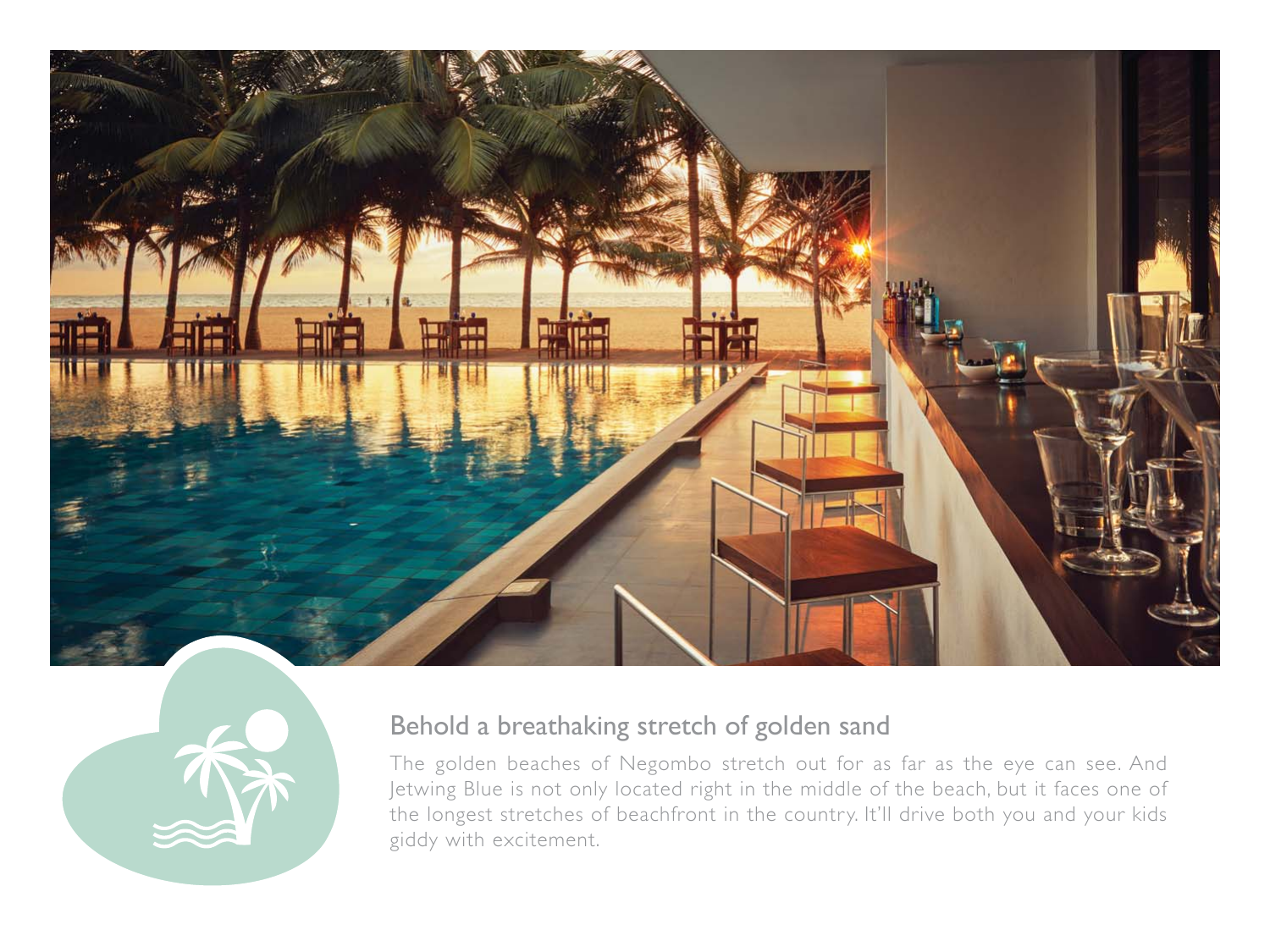



### Be coddled in comfort

Experience true indulgence of contemporary comforts in the luxurious suites overlooking the pristine beaches of Negombo or immerse yourself into a soothing bath of a million bubbles.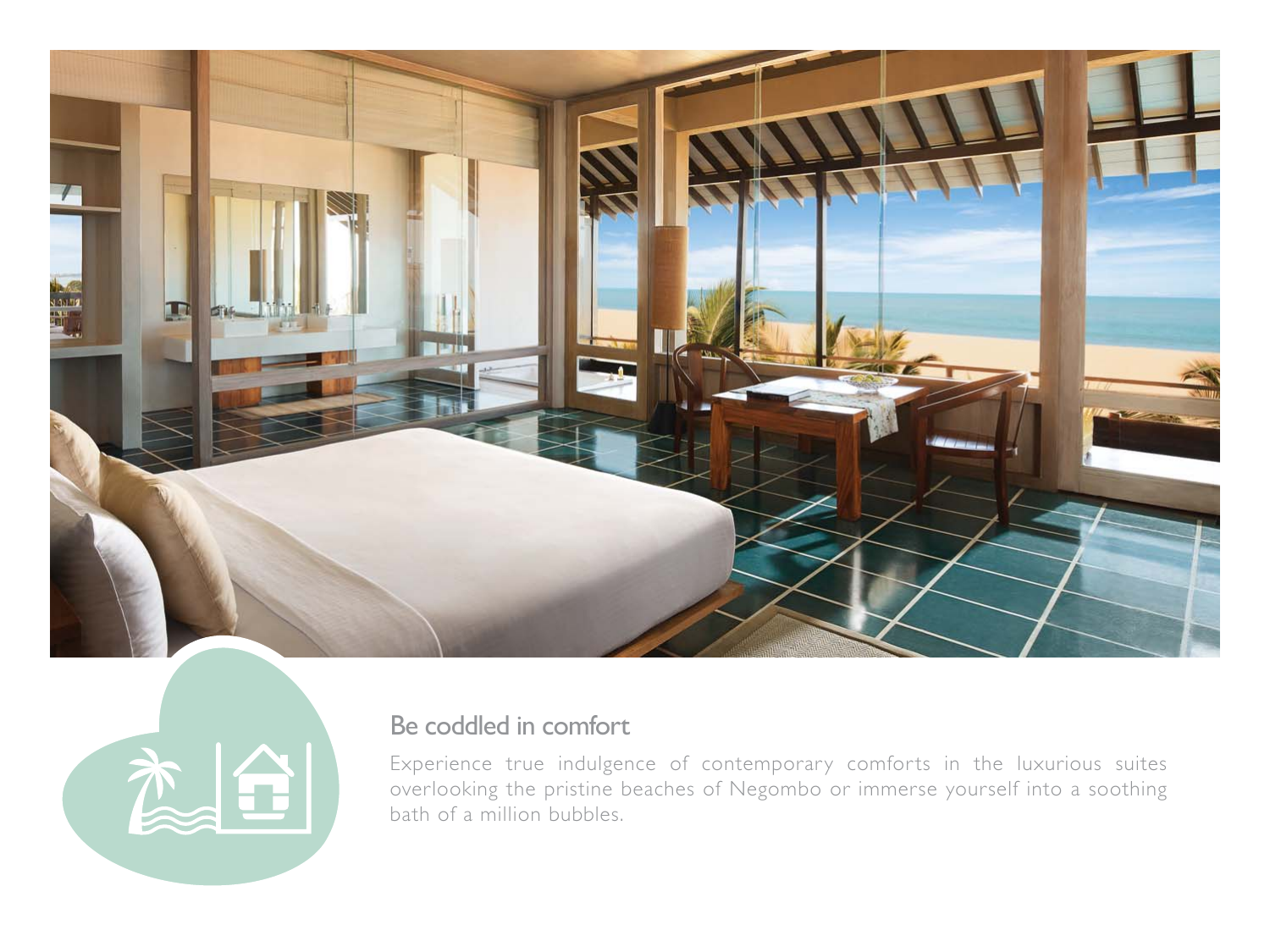



# Slip into serenity

Take a break and dip into the serene azure waters or relax beside the pool and bask in the sun and work on your tan.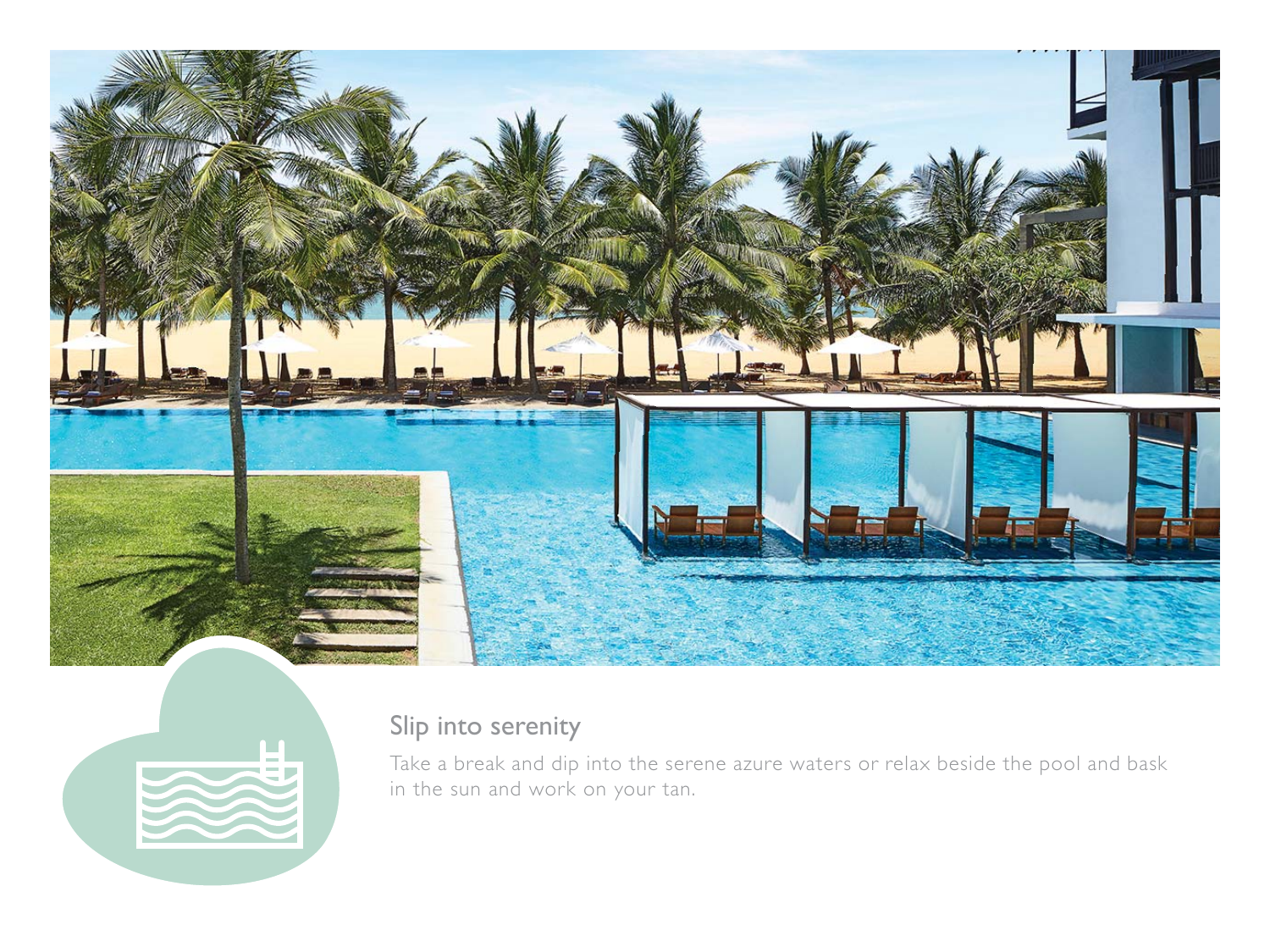



### Confer in class and style

State of the art conference facilities make for an ideal setting to choose when planning your next corporate event. And if a nuptials by the beach are a part of your dream come true, you'll be happy to know that our banquet hall and its services are by far the best on the west coast.